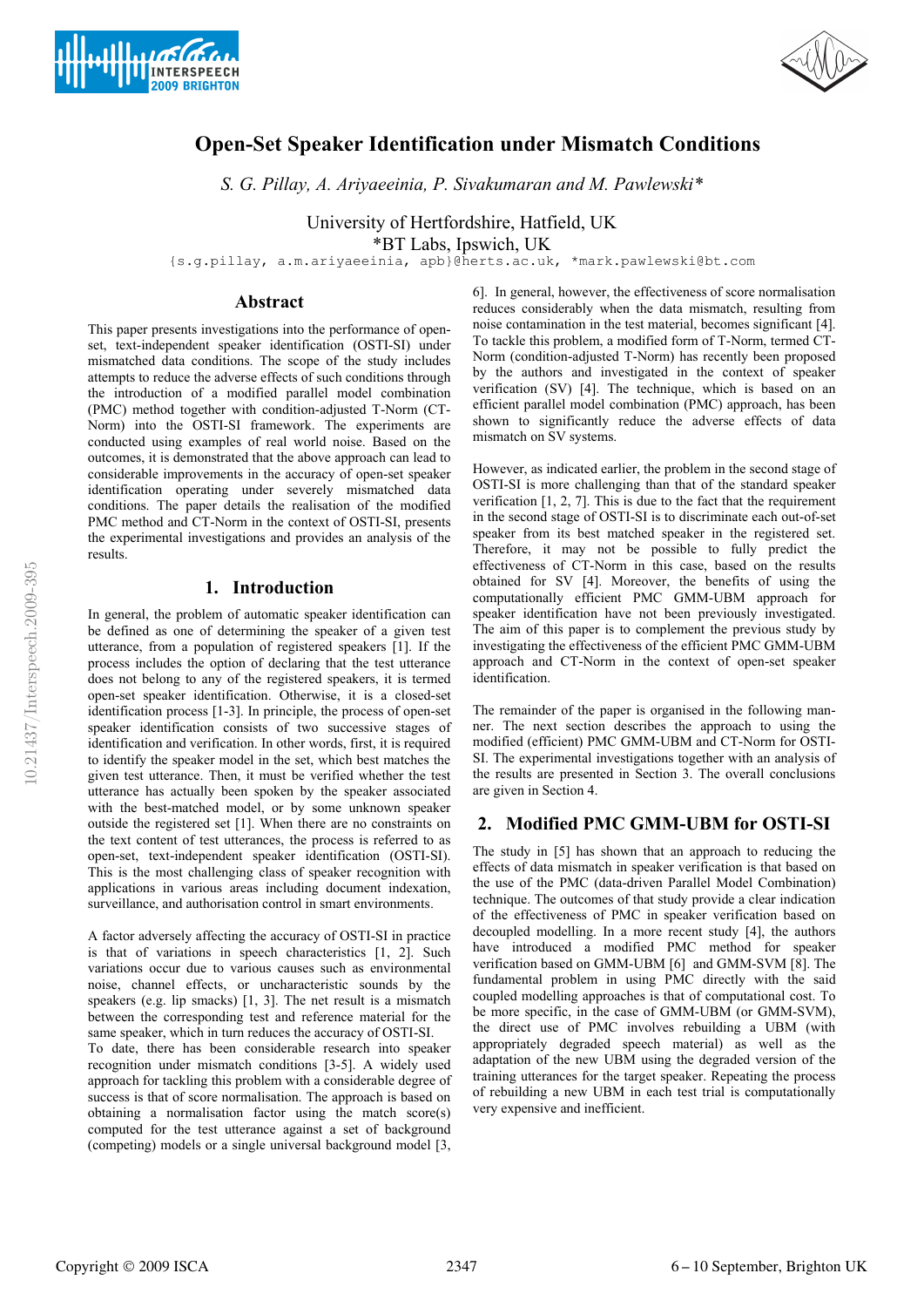The modified PMC approach introduced in [4] tackles this problem by using a fixed UBM for all test trials. Such a fixed UBM is built using the appropriate speech data available for this purpose in the training phase.

According to the study in [4], despite its enhanced efficiency, the use of the modified PMC with the GMM-SVM approach still results in an undesirably high level of computational cost. This is mainly due to the specific characteristics of this SVMbased approach which make the incorporation of the modified PMC unsuitable for most practical applications [4]. For this reason, the GMM-SVM [8] classification method is not considered in the present study.

Figure 1 illustrates the use of the modified PMC approach with GMM-UBM for OSTI-SI. As shown in this figure, an estimate of the test utterance degradation is used to contaminate the training utterances of the registered speakers. The noise-adjusted registered speaker models are then built by appropriately adapting the fixed (original) UBM using a modified MAP estimation (hereafter referred to as *m*MAP) [2, 6]. Once the new models are obtained, the test utterance is matched against all the registered speaker models and the model that yields the largest score is retained. This process is based on the fast scoring procedure using the top five scoring UBM mixtures identified for each test feature vector [6]. As indicated in Figure 1, the score for the speaker model selected as above is then subjected to normalisation using T-Norm.



Figure 1*: OSTI-SI based on the modified PMC GMM-UBM approach.*

It has, however, been observed from the investigations in [4] that the effectiveness of T-Norm is rather limited when the degradation in the test utterance is considerably higher than that

in the training material. To overcome this problem, the concept of condition adjusted T-Norm (CT-Norm), which has recently been introduced by the authors and investigated in the context of SV [4], is incorporated in the OSTI-SI framework. As shown in Figure 2, the method involves adjusting the noise contamination of background speaker utterances (and hence their models), in accordance with the estimated test utterance degradation. The determination of the normalisation parameters is then based on these contaminated background speaker models.



Figure 2*: OSTI-SI based on the modified PMC GMM-UBM approach with CT-Norm.*

### **3. Experimental investigation**

#### **3.1. Speech data**

The speech dataset used for the purpose of the experimental investigations is extracted from the TIMIT database. 100 registered speakers and 80 unknown speakers are used, each having 10 utterances. Utterances from 100 speakers, other than the ones registered or considered as unknown speakers, are used for training a UBM. As in [4], it should be noted that the speaker set used for UBM and the sets of registered and unknown speakers are all gender-balanced.

In order to facilitate the experimental investigations, in each test trial, the implementation of CT-Norm (or T-Norm where appropriate) is based on the use of the training utterances from the cohort of speakers available within the set of registered users (i.e. 99 speakers on each occasion). It should also be pointed out that the main reason for using the TIMIT database in this study is that it offers the flexibility required for investigating the effectiveness of the modified PMC GMM-UBM with CT-Norm approach under controlled conditions.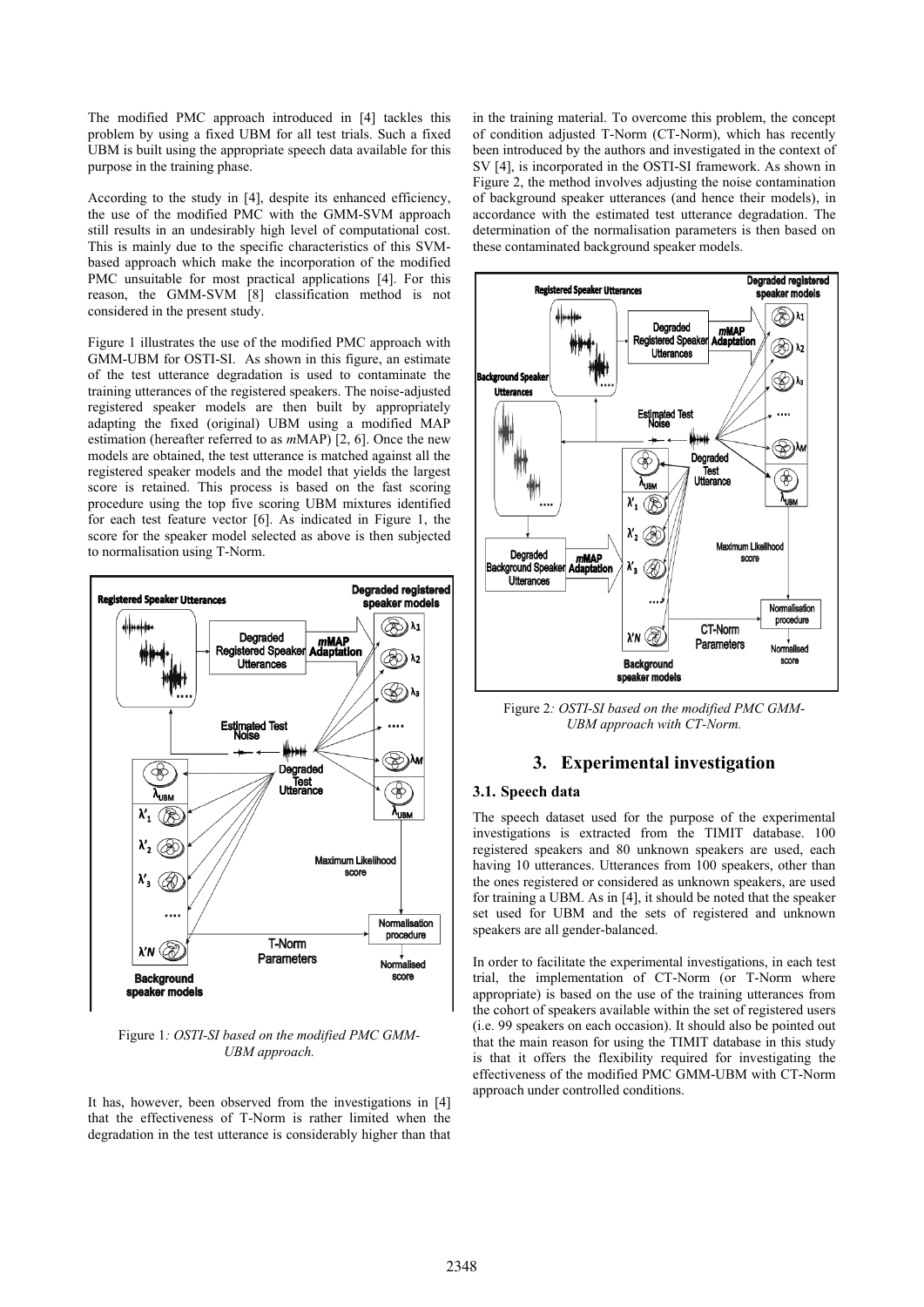#### **3.2. Feature extraction**

In this study, each speech frame of 20 ms duration is subjected to a pre-emphasis process and then used to obtain a  $20<sup>th</sup>$  order mean-subtracted, linear predictive coding-derived cepstral vector (LPCC), extracted at a rate of 10 ms. Delta parameters are also calculated and appended to the static features [1].

#### **3.3. Experimental setup, results and discussions**

#### *3.3.1. Effects of Mismatched Data Conditions*

The aim of the first set of experiments is to determine the effectiveness of GMM-UBM for OSTI-SI in the absence of information about the relative noise conditions in the test and training phases. For this purpose, clean training data is used during the modelling process while degraded data is used in the test phase [4]. Three examples of real-world noise (i.e. car noise, office noise, and factory noise), obtained from the NOISEX 92 [9] and Piper [10] databases, are used to degrade the test data; achieving SNRs of 15dB, 10dB and 5dB.

Table 1 presents the results in terms of identification error rate (IER) and open set identification equal error rate (OSI-EER) with a 95% confidence interval. It is observed that for all the real world noise considered, there is a substantial increase in error rates (OSI-EERs and IERs) with decreasing SNR. This is particularly significant for the IERs where a difference in performance of over 50% is observed for data SNRs of 10dB and 5dB. To further illustrate the effects of mismatch conditions on the accuracy of OSTI-SI, the results in Table 1 should be compared with those in Table 2 which are obtained under clean matched data conditions. These results clearly outline the negative impacts on both the OSI-EERs and IERs, which occur from varying levels of noise degradation between the training and testing data. It is also noted that, unlike in match conditions, the benefits of T-Norm are very limited.

| OSI-EER $(%)$  |                               |                                            |                                            |                                          |  |  |  |
|----------------|-------------------------------|--------------------------------------------|--------------------------------------------|------------------------------------------|--|--|--|
| <b>GMM-UBM</b> |                               |                                            |                                            |                                          |  |  |  |
| <b>Noise</b>   |                               | 15dB                                       | 10dB                                       | 5dB                                      |  |  |  |
| Car            | Clean<br>UBM                  | 20.50<br>$\pm 1.94$                        | 26.50<br>$\pm 2.29$                        | 31.13<br>$\pm 3.29$                      |  |  |  |
|                | T-Norm                        | 17.25<br>$\pm 1.82$                        | 24.38<br>$\pm 2.23$                        | 30.38<br>$\pm 3.24$                      |  |  |  |
| $IER(\% )$     |                               | 14.20                                      | 26.00                                      | 59.60                                    |  |  |  |
| Office         | Clean<br>UBM<br>T-Norm        | 19.38<br>$\pm 1.91$<br>17.50               | 23.88<br>±2.25<br>22.75                    | 31.75<br>$\pm 3.57$<br>31.13             |  |  |  |
| $IER(\% )$     |                               | $\pm 1.84$<br>15.20                        | ±2.21<br>28.00                             | $\pm 3.55$<br>66.00                      |  |  |  |
| Factory        | Clean<br><b>UBM</b><br>T-Norm | 20.37<br>$\pm 1.94$<br>18.25<br>$\pm 1.85$ | 23.75<br>$\pm 2.16$<br>22.37<br>$\pm 2.12$ | 37.5<br>$\pm 3.79$<br>33.5<br>$\pm 3.68$ |  |  |  |
| $IER(\% )$     |                               | 13.40                                      | 22.60                                      | 67.200                                   |  |  |  |

Table 1*: Accuracy of OSTI-SI under mismatch conditions.*

|            | OSI-EER $(%)$<br><b>GMM-UBM</b> |  |  |  |  |  |
|------------|---------------------------------|--|--|--|--|--|
| UBM        | $13.50 \pm 0.62$                |  |  |  |  |  |
| T-Norm     | $8.00 \pm 0.56$                 |  |  |  |  |  |
| IER $(% )$ | 5.20                            |  |  |  |  |  |

Table 2*: Performance of OSTI-SI under clean match conditions.*

#### *3.3.2. Performance of the condition adjusted approach*

To examine the relative effectiveness of the modified PMC-GMM-UBM with CT-Norm approach for OSTI-SI, a set of experimental investigations is conducted, using the setup described in Section 2. As before, the same set of real world noise is used to degrade the test data. For the purpose of modified PMC, a 200 ms segment of noise is used as the estimation of test utterance contamination. The results for this part of the experimental investigations are presented in Table 3.

| OSI-EER $(%)$        |                             |                                            |                                            |                                            |  |  |
|----------------------|-----------------------------|--------------------------------------------|--------------------------------------------|--------------------------------------------|--|--|
| modified PMC GMM-UBM |                             |                                            |                                            |                                            |  |  |
| Noise                |                             | 15dB                                       | 10dB                                       | 5dB                                        |  |  |
| Car                  | Clean<br>UBM                | 23.88<br>$\pm 1.96$                        | 26.75<br>$\pm 2.04$                        | 31.25<br>±2.23                             |  |  |
|                      | CT-<br>Norm                 | 12.62<br>$\pm 1.53$                        | 17.87<br>$\pm 1.76$                        | 22.00<br>$\pm 1.99$                        |  |  |
| $IER(\% )$           |                             | 5.40                                       | 5.80                                       | 13.60                                      |  |  |
| Office               | Clean<br>UBM<br>CT-<br>Norm | 20.13<br>$\pm 1.86$<br>13.00<br>$\pm 1.56$ | 26.38<br>$\pm 2.11$<br>18.25<br>$\pm 1.85$ | 37.50<br>$\pm 2.63$<br>23.00<br>±2.29      |  |  |
| $IER(\% )$           |                             | 6.60                                       | 12.60                                      | 32.20                                      |  |  |
| Factory              | Clean<br>UBM<br>CT-<br>Norm | 22.50<br>$\pm 1.91$<br>13.63<br>$\pm 1.58$ | 27.63<br>$\pm 2.06$<br>15.75<br>$\pm 1.68$ | 36.50<br>$\pm 2.32$<br>23.00<br>$\pm 2.03$ |  |  |
| $IER(\% )$           |                             | 4.80                                       | 5.80                                       | 14.00                                      |  |  |

Table 3*: Performance the condition adjusted approach.*

There are a number of interesting observations which can be made from the above table. Firstly, as expected, it is observed that the use of the modified PMC GMM-UBM on its own does not have any considerable benefits on the accuracy in the second stage of OSTI-SI. It is, however, seen that the said process is considerably beneficial to the accuracy in the first stage, leading to significant improvements in IER for all types of noise considered. For instance, when the test data quality is reduced to 5 dB using factory noise, the improvement achieved in IER (relative to that in Table 1) is in excess of 79%. In addition, it is observed that CT-Norm is considerably more effective than Tnorm in reducing OSI-EER. Considering all type of noise and degradation levels in this study, the average improvement achieved in OSI-EER relative to the best results in Table 1 is about 25%. The relative improvements offered by the CT-Norm approach under mismatch conditions are further illustrated through the DET plots in Figure 3. In all cases, the SNR for the test data is 5dB.